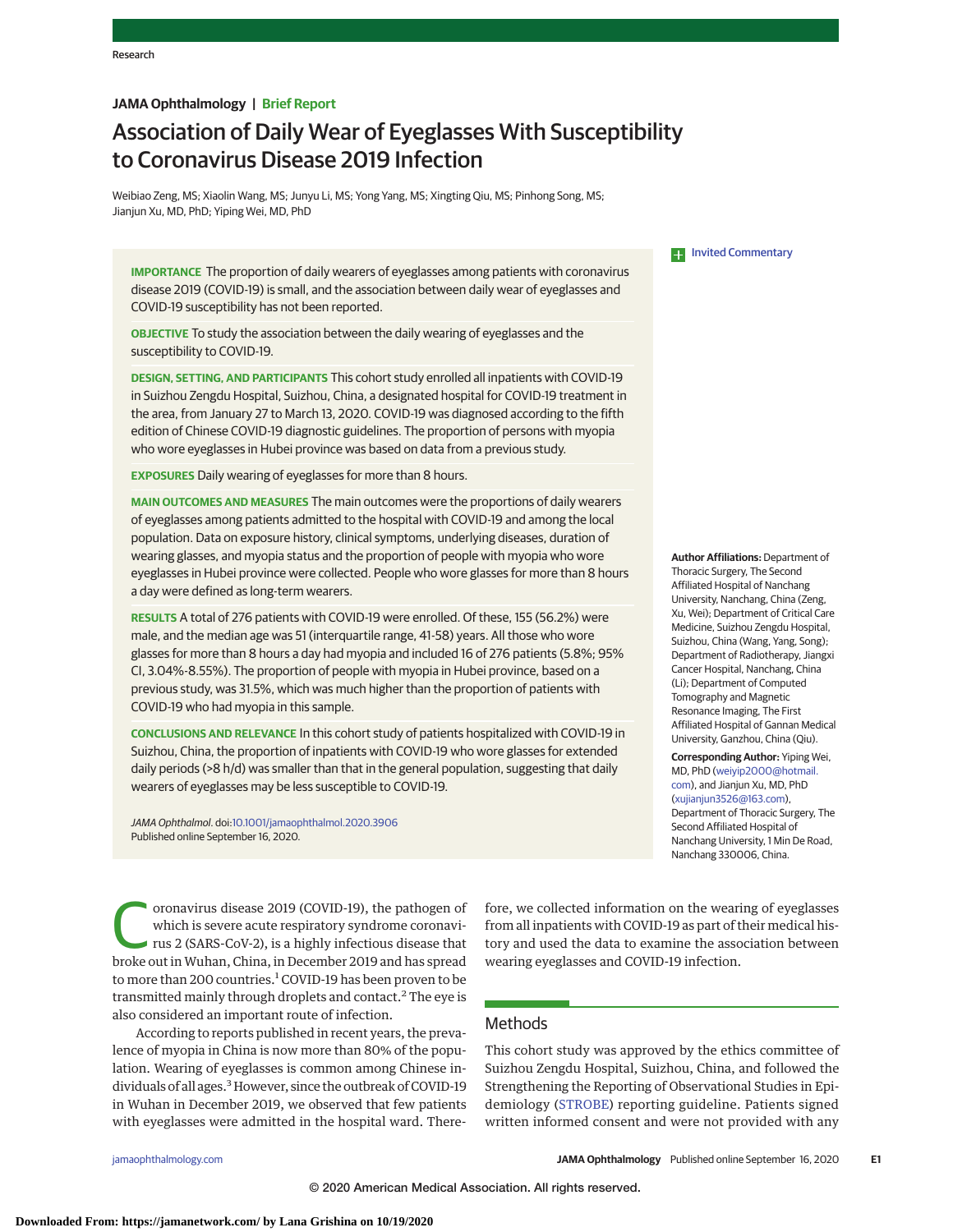incentive or compensation to participate in the study. The study enrolled patients admitted to the hospital from January 27 to March 13, 2020, with the admission criteria of a diagnosis of COVID-19. The diagnostics and clinical classification of COVID-19 were based on the fifth edition of Chinese COVID-19 diagnostic guidelines.<sup>4</sup> Throat swab samples were obtained from patients at admission and tested using real-time reverse transcriptase–polymerase chain reaction assays to identify COVID-19 infection. Patients were specifically asked about the reason they wore eyeglasses, the length of time that they wore eyeglasses during daily activities, and whether they wore contact lenses or had ever undergone refractive surgery. This information was recorded by the patients' treating physicians while taking their medical history, starting February 4, 2020. Information on exposure history and clinical symptoms was extracted from the medical records. People who wore eyeglasses for more than 8 hours a day were defined as longterm wearers, and these people were considered to wear eyeglasses when socializing.

To estimate the population myopia rate, we extracted data from the Research on Chinese Student Physique and Health Study,<sup>5</sup> which recorded data from a survey about the physical and health status of Chinese students, organized by state educational institutions and the Ministry of Health of China in 1985. We used descriptive statistics to characterize the study sample.

## Results

As shown in the Table, a total of 276 patients with COVID-19 were enrolled in the study. The median age was 51 (interquartile range, 41-58) years; 155 patients (56.2%) were male and 121 (43.8%) were female. Most patients with COVID-19 were moderately ill, with 14 (5.1%) severely ill. Common symptoms were fever (227 [82.2%]), cough (218 [79.0%]), and fatigue (141 [51.1%]). Underlying disease was present in 88 patients (31.9%), with hypertension themost common, accounting for 47 (17.0%) of all admitted patients. Thirty patients with COVID-19 wore eyeglasses (10.9%), including 16 cases of myopia and 14 cases of presbyopia. None of the patients in this study wore contact lenses or underwent refractive surgery. All 16 patients with COVID-19 who wore glasses for more than 8 hours per day had myopia, accounting for 5.8% (95% CI, 3.0%-8.6%), and themedian age was 33 years. Their symptoms, underlying disease, and COVID-19 severity were not significantly different from those of other patients.

The results from previous research<sup>5</sup> showed that the mean rate ofmyopia among students aged 7 to 22 years in Hubei province was 31.5%. By 2020, these students were aged 42 to 57 years, which is close to the median age of our patients with COVID-19. The myopia rate of 31.5% is higher than the 5.8% among our patients with COVID-19.

# **Discussion**

At the time of writing, this study was the only research, to our knowledge, to assess the association between wearing eye-

**E2 JAMA Ophthalmology** Published online September 16, 2020 **(Reprinted)** in the proposition of the proposition of the proposition of the proposition of the proposition of the proposition of the proposition of the propos

**Question** What is the association between the daily wear of eyeglasses and susceptibility to coronavirus disease 2019 (COVID-19)?

**Findings** In this cohort of 276 patients hospitalized with COVID-19 in Suizhou, China, the proportion of daily wearers of eyeglasses was lower than that of the local population (5.8% vs 31.5%).

**Meaning** These findings suggest that daily wearers of eyeglasses may be less likely to be infected with COVID-19.

#### Table. Clinical Characteristics of the Study Patients

| Characteristic                                                              | Data (n = $276$ ) <sup>a</sup> |
|-----------------------------------------------------------------------------|--------------------------------|
| Age, median (IQR), y                                                        | $51(41-58)$                    |
| <b>Severe illness</b>                                                       | 14(5.1)                        |
| Male                                                                        | 155 (56.2)                     |
| Reason for wearing eyeglasses                                               |                                |
| Presbyopia                                                                  | 14(5.1)                        |
| Myopia                                                                      | 16(5.8)                        |
| Wearing glasses >8 h/d                                                      | 16(5.8)                        |
| <b>Current smokers</b>                                                      | 42 (15.2)                      |
| BMI, median (IQR)                                                           | 23.7 (22.0-25.4)               |
| Exposure history <sup>b</sup>                                               |                                |
| Recently visited Wuhan                                                      | 43(15.6)                       |
| Contact with people who had traveled to Wuhan<br>or diagnosed with COVID-19 | 166(60.1)                      |
| Contact with wildlife                                                       | $\Omega$                       |
| Median incubation period, median (IQR), d <sup>c</sup>                      | $6.0(4.0-9.0)$                 |
| Symptoms                                                                    |                                |
| Fever                                                                       | 227 (82.2)                     |
| Cough                                                                       | 218 (79.0)                     |
| Sputum production                                                           | 137 (49.6)                     |
| Fatique                                                                     | 141 (51.1)                     |
| Shortness of breath                                                         | 42(15.2)                       |
| Comorbidities                                                               |                                |
| Any                                                                         | 88 (31.9)                      |
| Hypertension                                                                | 47 (17.0)                      |
| Chronic obstructive pulmonary disease                                       | 7(2.5)                         |
| <b>Diabetes</b>                                                             | 14(5.1)                        |
| Coronary heart disease                                                      | 12(4.3)                        |
| Cerebrovascular disease                                                     | 6(2.2)                         |
| Cancer <sup>d</sup>                                                         | 3(1.1)                         |

Abbreviations: BMI, body mass index (calculated as weight in kilograms divided by square of height in meters); COVID-19, coronavirus disease 2019; IQR, interquartile range.

a Unless otherwise indicated, data are expressed as number (percentage) of patients.

<sup>b</sup> Source of exposure was unknown in 67 patients.

<sup>c</sup> Undetermined incubation period for 205 patients.

<sup>d</sup> Included any kind of cancer.

glasses and COVID-19 infection. Our main finding was that patients with COVID-19 who wear eyeglasses for an extended period (>8 h/d) every day were relatively uncommon, which could be preliminary evidence that daily wearers of eyeglasses are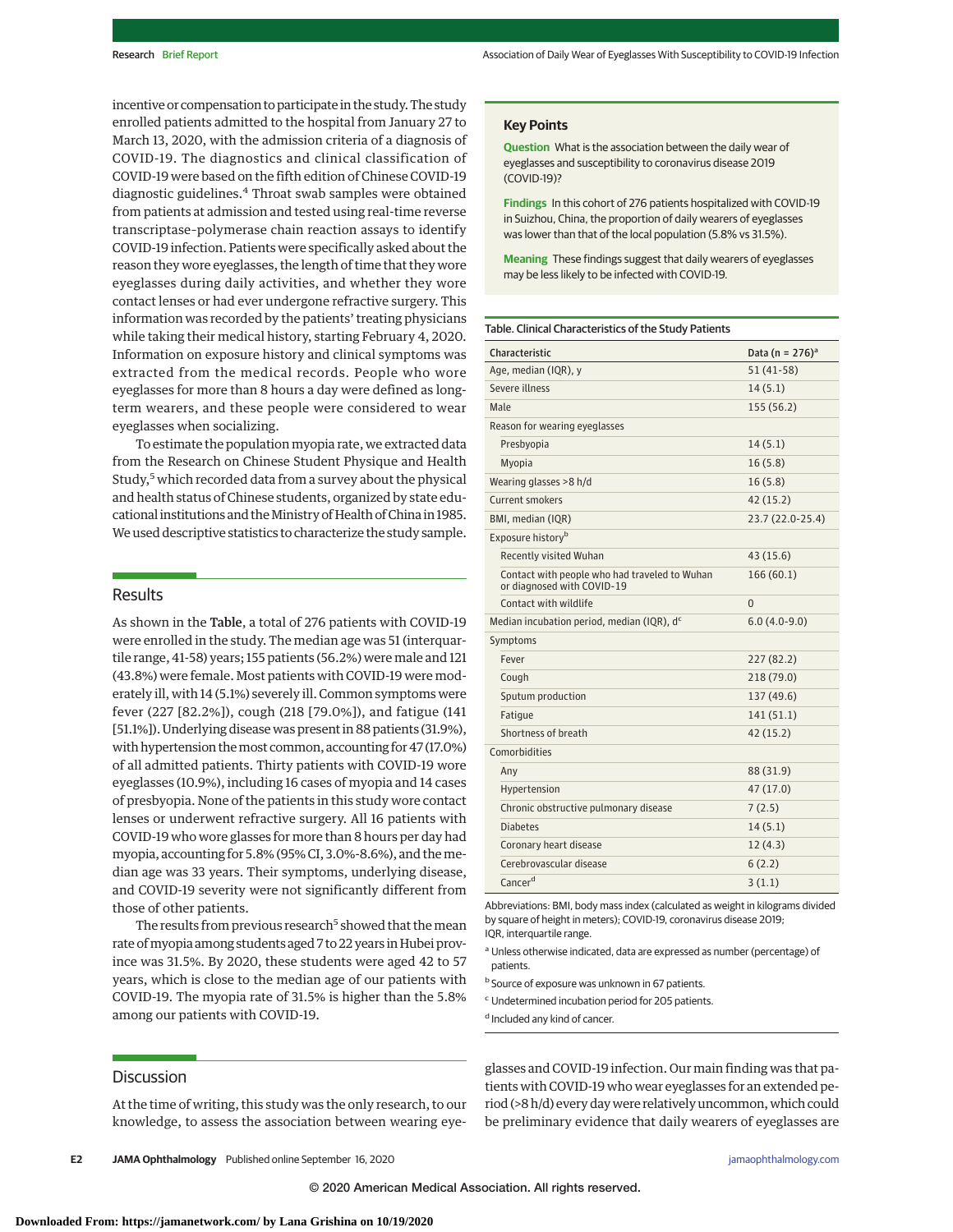less susceptible to COVID-19. Considering the prevalence of COVID-19, conducting a sample survey among the local population would have been difficult. Instead, we used data from a previous survey for approximate reference and comparison, although the age, region, and educational level of the students in that survey had some differences compared with our study population.

We hypothesized that eyeglasses prevent or discourage wearers from touching their eyes, thus avoiding transferring the virus from the hands to the eyes.<sup>6</sup> Studies have shown that normal people will involuntarily touch their eyes about 10 times per hour.<sup>7</sup> Eyes usually lack protection, and an abundance of the SARS-CoV-2 receptor angiotensinconverting enzyme 2 has been found on the ocular surface,8 through which SARS-CoV-2 can enter the human body. SARS-CoV-2 may also be transported to the nasal and nasopharyngeal mucosa through continuous tear irrigation of the lacrimal duct, causing respiratory infection.<sup>9</sup> According to available statistics, nearly 1% to 12% of patients with COVID-19 have ocular manifestations,<sup>10,11</sup> SARS-CoV-2 was detected in tears or the conjunctival sacs of patients with COVID-19,<sup>12</sup> and some ophthalmologists were reported to be infected during routine treatment.<sup>13</sup> Therefore, the eyes are considered an important channel for SARS-CoV-2 to enter the human body.<sup>11</sup> For daily wearers of eyeglasses, who usually wear eyeglasses on social occasions, wearing eyeglasses may become a protective factor, reducing the risk of virus transfer to the eyes and leading to long-term daily wearers of eyeglasses being rarely infected with COVID-19. Presently, many COVID-19 guidelines state the need to pay attention to preventing infections through the eyes,<sup>14</sup> but most people only focus on wearing masks and home isolation, ignoring recommendations such as washing hands frequently and avoiding touching the eyes with the hands.<sup>15</sup> The results of this study

**REFERENCES** 

doi[:10.1001/jama.2020.2648](https://jamanetwork.com/journals/jama/fullarticle/10.1001/jama.2020.2648?utm_campaign=articlePDF%26utm_medium=articlePDFlink%26utm_source=articlePDF%26utm_content=jamaophthalmol.2020.3906)

**1**. Wu Z, McGoogan JM. Characteristics of and important lessons from the coronavirus disease 2019 (COVID-19) outbreak in China: summary of a report of 72 314 cases from the Chinese Center for Disease Control and Prevention.JAMA. 2020.

**2**. Pongpirul WA, Pongpirul K, Ratnarathon AC, Prasithsirikul W. Journey of a Thai taxi driver and novel coronavirus. N Engl J Med. 2020;382(11): 1067-1068. doi[:10.1056/NEJMc2001621](https://dx.doi.org/10.1056/NEJMc2001621) **3**. Chen M, Wu A, Zhang L, et al. The increasing prevalence of myopia and high myopia among high school students in Fenghua City, eastern China: a 15-year population-based survey. BMC Ophthalmol. 2018;18(1):159. doi[:10.1186/s12886-018-0829-8](https://dx.doi.org/10.1186/s12886-018-0829-8) **4**. General Office of National Health Commission. Diagnosis and treatment protocols for novel coronavirus pneumonia (trial version 5, revised) [in Chinese]. Published February 4, 2020. Accessed March 15, 2020. [http://www.gov.cn/zhengce/](http://www.gov.cn/zhengce/zhengceku/2020-02/09/content_5476407.htm) [zhengceku/2020-02/09/content\\_5476407.htm](http://www.gov.cn/zhengce/zhengceku/2020-02/09/content_5476407.htm) **5**. Chinese Student Physique and Health Research Group. Research on Chinese Students' Physique and Health [in Chinese]. People's Education Press; 1987.

#### ARTICLE INFORMATION

**Accepted for Publication:** July 28, 2020. **Published Online:** September 16, 2020. doi[:10.1001/jamaophthalmol.2020.3906](https://jamanetwork.com/journals/jama/fullarticle/10.1001/jamaophthalmol.2020.3906?utm_campaign=articlePDF%26utm_medium=articlePDFlink%26utm_source=articlePDF%26utm_content=jamaophthalmol.2020.3906)

**Author Contributions:** Drs Wei and Xu had full access to the study data and take responsibility for the integrity of the data and the accuracy of the data analysis.

Concept and design: Xu, Yiping. Acquisition, analysis, or interpretation of data: Zeng, Xiaolin, Junyu, Qiu, Yong, Song, Yiping. Drafting of the manuscript: Zeng, Xiaolin, Junyu, Qiu, Song, Yiping. Critical revision of the manuscript for important intellectual content: Zeng, Yong, Xu, Yiping. Statistical analysis: All authors. Obtained funding: Zeng, Xu, Yiping. Administrative, technical, or material support: Zeng,

Junyu, Yong, Xu, Yiping. Supervision: Yong, Xu, Yiping.

**Conflict of Interest Disclosures:** None reported.

**Additional Contributions:** We thank the physicians who supported Suizhou Zengdu Hospital, Suizhou, China, in the fight against coronavirus disease 2019 for their contribution to patient management and data collection for this study.

can be used as evidence of the importance of these 2 recommendations.

#### Limitations

Our study had some notable limitations. First, it was a singlecenter study with a small sample size. The numbers of patients who wear eyeglasses and long-term wearers were limited, which limits the extension of the results to a larger population, so our results need to be verified by large-sample multicenter studies. Second, the proportion of wearers of eyeglasses was based on data from previous literature and was not calculated from current local populations. Third, the myopia rate obtained in previous studies included a small number of people with myopia who did not wear eyeglasses. Information on these people was lacking and partly affected the integrity and validity of our data. Fourth, none of our research participants wore contact lenses, so the association between wearing contact lenses and susceptibility to COVID-19 remains to be studied. In addition, further studies are needed to clarify the reasons that wearing eyeglasses may decrease susceptibility to COVID-19.

### **Conclusions**

Our study found that the proportion of inpatients with COVID-19 who wear eyeglasses for extended daily periods was lower than that of the general population, suggesting that daily wear of eyeglasses is associated with less susceptibility to COVID-19 infection. These findings suggest that the eye may be an important infection route for COVID-19, and more attention should be paid to preventive measures such as frequent hand washing and avoiding touching the eyes.

> **6**. van Doremalen N, Bushmaker T, Morris DH, et al. Aerosol and surface stability of SARS-CoV-2 as compared with SARS-CoV-1. N Engl J Med. 2020; 382(16):1564-1567. doi[:10.1056/NEJMc2004973](https://dx.doi.org/10.1056/NEJMc2004973)

**7**. Kwok YL, Gralton J, McLaws ML. Face touching: a frequent habit that has implications for hand hygiene. Am J Infect Control. 2015;43(2):112-114. doi[:10.1016/j.ajic.2014.10.015](https://dx.doi.org/10.1016/j.ajic.2014.10.015)

**8**. Holappa M, Vapaatalo H, Vaajanen A. Many faces of renin-angiotensin system—focus on eye. Open Ophthalmol J. 2017;11:122-142. doi[:10.2174/](https://dx.doi.org/10.2174/1874364101711010122) [1874364101711010122](https://dx.doi.org/10.2174/1874364101711010122)

**9**. Xiao X, Chakraborti S, Dimitrov AS, Gramatikoff K, Dimitrov DS. The SARS-CoV S glycoprotein: expression and functional characterization. Biochem Biophys Res Commun. 2003;312(4):1159- 1164. doi[:10.1016/j.bbrc.2003.11.054](https://dx.doi.org/10.1016/j.bbrc.2003.11.054)

**10**. Guan WJ, Ni ZY, Hu Y, et al; China Medical Treatment Expert Group for Covid-19. Clinical characteristics of coronavirus disease 2019 in China. N Engl J Med. 2020;382(18):1708-1720. doi[:10.1056/NEJMoa2002032](https://dx.doi.org/10.1056/NEJMoa2002032)

**11**. Wu P, Duan F, Luo C, et al. Characteristics of ocular findings of patients with coronavirus disease 2019 (COVID-19) in Hubei Province, China. JAMA